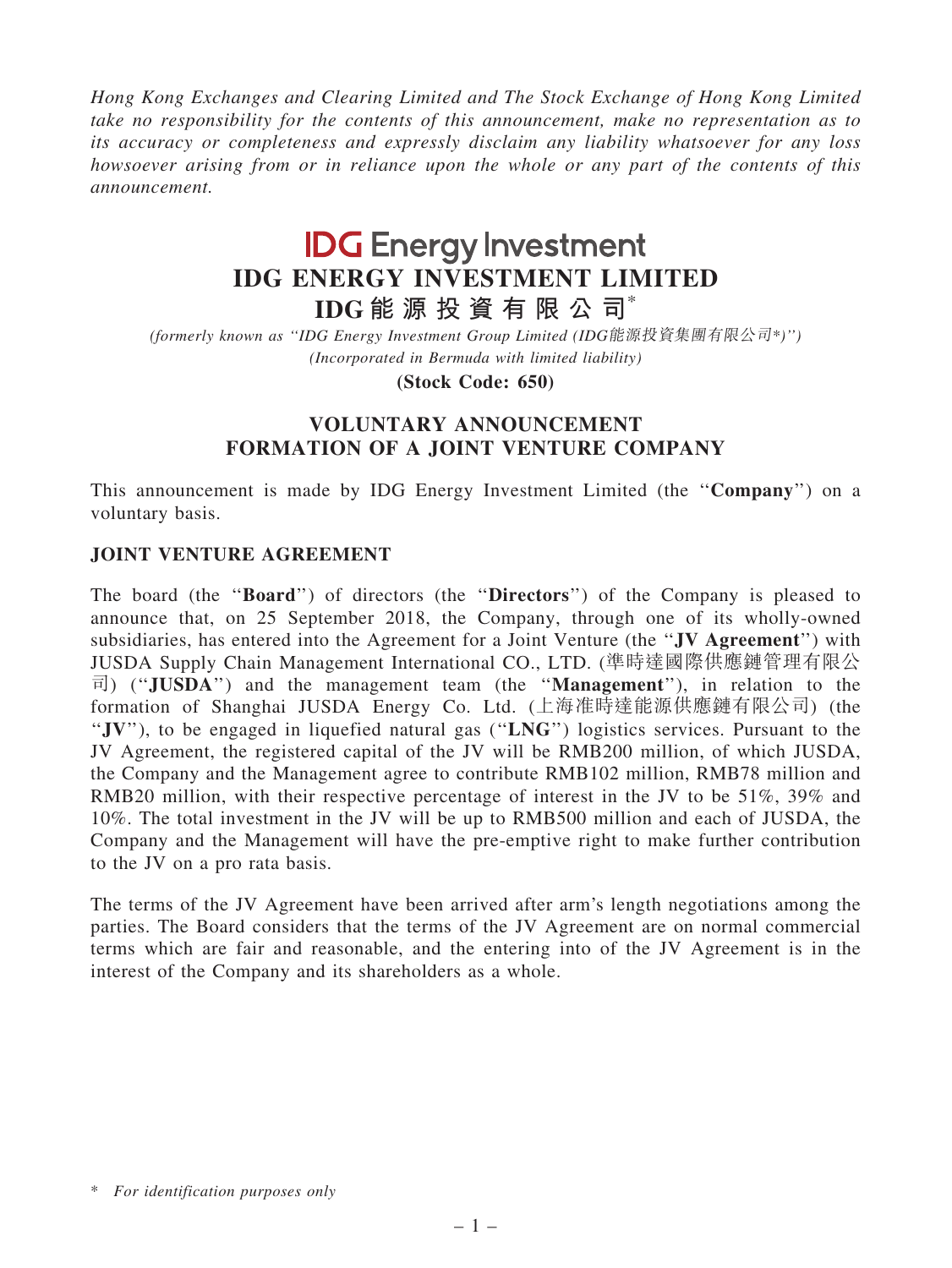## INFORMATION ON JUSDA

JUSDA is a service platform of supply chain management for Foxconn Technology Group and a pilot in integrating B2B supply chain services around the world. JUSDA has realized the end-to-end collaborative operation of smart logistic system platforms with the integration information network of big data analysis, cloud platform construction, and Internet of Things and has built a smart supply chain real-time collaborative platform based on DT big data operation in the Industry 4.0 technology era.

With the outstanding global supply chain management experience, JUSDA has been certified with the national AAAAA integrated logistic enterprise qualification, AEO enterprise advanced certification, ISO9001, NVOCC, and World Cargo Alliance. JUSDA has become a significant business partner to more than 3,000 3C component manufacturers and customers around the world and serves more than 1,000 well-known brand customers.

### INFORMATION ON THE MANAGEMENT

Mr. Mei Zulin is the CEO of the JV and leads the management team. He has more than 17 years of experience in transportation and logistics industries. Mr. Mei has held various positions with Shanghai Sinochem JN Energy Limited\* (上海中化集能燃氣利用有限公司), Shanghai Dazhong Transportation (Group) Co., Ltd.\* (上海大眾交通股份(集團)有限公司), Liangyou Xingang Storage and Transportation Limited of Shanghai Liangyou (Group) Co., Ltd.\* (上海良友集團良友新港儲運有限公司), Sinochem International Corp.\* (中化國際(控 股)股份有限公司) and Huaxing Crew Management Company of Sinochem International Logistics Co., Ltd.\* (中化物流化興船員管理公司).

### REASONS FOR AND BENEFITS OF THE FORMATION OF JV

The JV will benefit from the extensive network of natural gas resources of the Company, which will give its customers access to LNG resources in the North America and the Asia Pacific Region. JUSDA, as the sole logistics chain management platform designated under Foxconn Technology Group, has a wide container transportation network and strong bargaining power among the industry, which will provide strong support to the JV in improving its LNG logistics services and reducing relevant costs.

The Company is currently focusing on taking advantage of the substantial investment opportunities arising from China's increasing demand for imported nature gas and the emerging North America LNG export market due to abundant low-cost shale gas supply, and has been making strategic investments throughout the LNG value chain. The formation of the JV is in line with the Company's business and investment strategies and is another important investment along the LNG value chain, which the Company believes will not only bring good financial return for its shareholders but also provide great advantages for the Company to meet the rapidly growing need of natural gas in China.